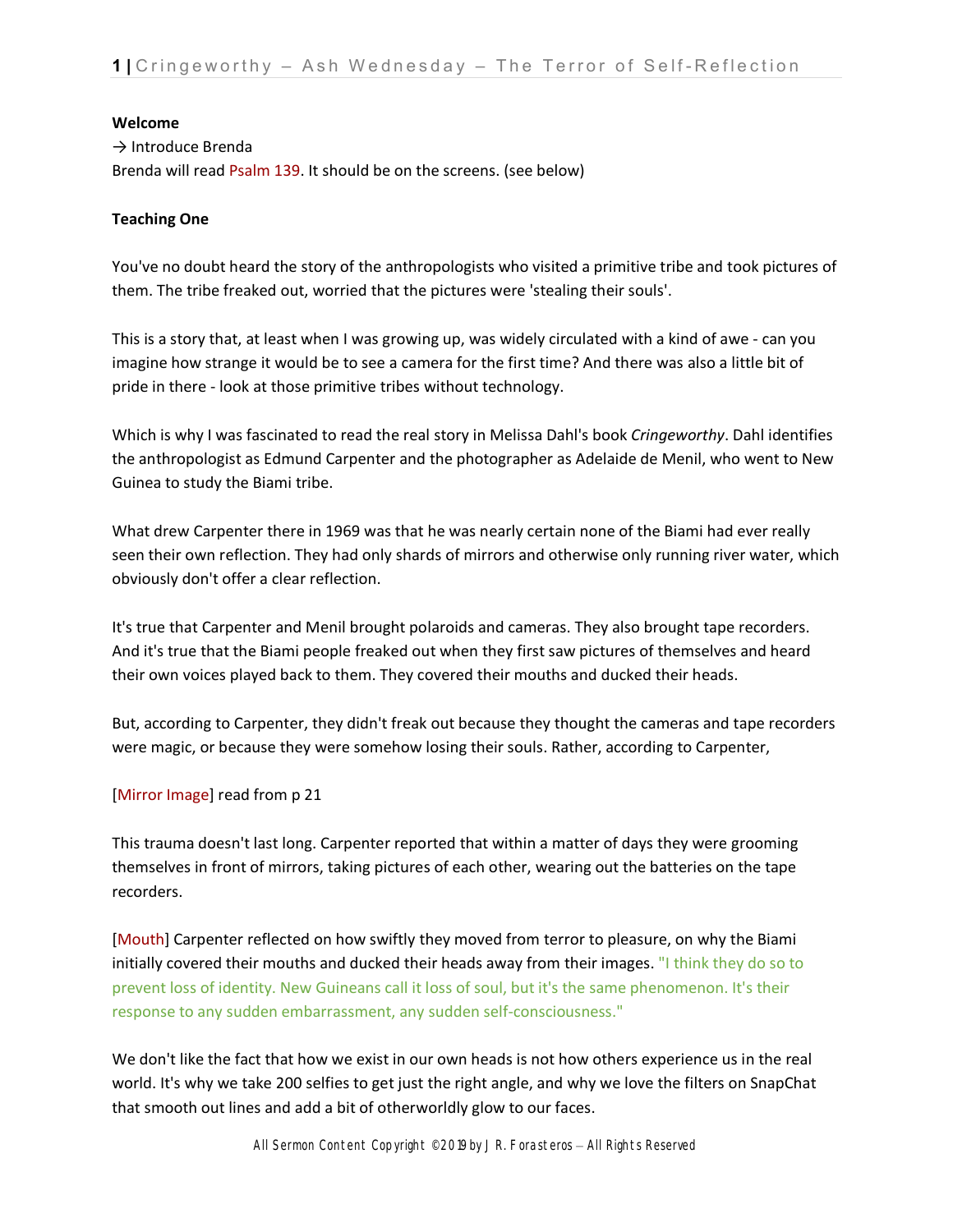Psychologists identify a gap we all experience sometimes - a gap between how we feel inside and what we actually project outside. How we see ourselves and how others see us. That gap *always* exists, but we're able to ignore it until something happens - you trip while walking straight, or run into a too-clean glass door. Or you make a joke and it doesn't land.

And suddenly it's obvious - to you and everyone else - that the way you see yourself isn't the way everyone else sees you. Maybe you're not as graceful or attractive or clever or moral as you think you are.

### There's a gap.

And our natural reaction to this gap is the same as the Biami: we get embarrassed. We try to play it off, make a joke, anything to cover that feeling:

# Awkwardness.

[Best Boss] If awkwardness has a poster boy, surely it's Michael Scott from NBC's *The Office*. Michael is the regional manager of a failing paper company. He bought himself a mug that reads "World's Best Boss" and he truly believes it's well-deserved. In Michael's own mind, he's the best boss around.

Of course the humor of the show is the fact that Michael is almost wholly incompetent. There's a huge gap between how Michael sees himself and how everyone in his life experiences him.

We laugh because we're cringing so hard - we feel awkward, and we need to release that tension. So we laugh (or, if you're a particularly empathetic person like my wife, you just refuse to watch the show altogether. It's too painful.)

Now here's the problem:

How do we know we're NOT Michael Scott? How do we know we're seeing ourselves clearly?

[Fun House] One of the most difficult truths of human nature is that we don't know ourselves. We're masters of self-deception. Consider this singular truth that will melt your brain: we have never once seen ourselves exactly as others do. Mirrors reverse our images - it's why photographs of ourselves look slightly weird. The closest we can get to seeing ourselves as others do is with videos and pictures. The self I experience and the me you experience are never the same, especially in real time.

So the question we're going to ask in this series is, "How can we learn to see ourselves as we are in the world? How can we learn to see past our self-deceptions? How can we know ourselves more truthfully?"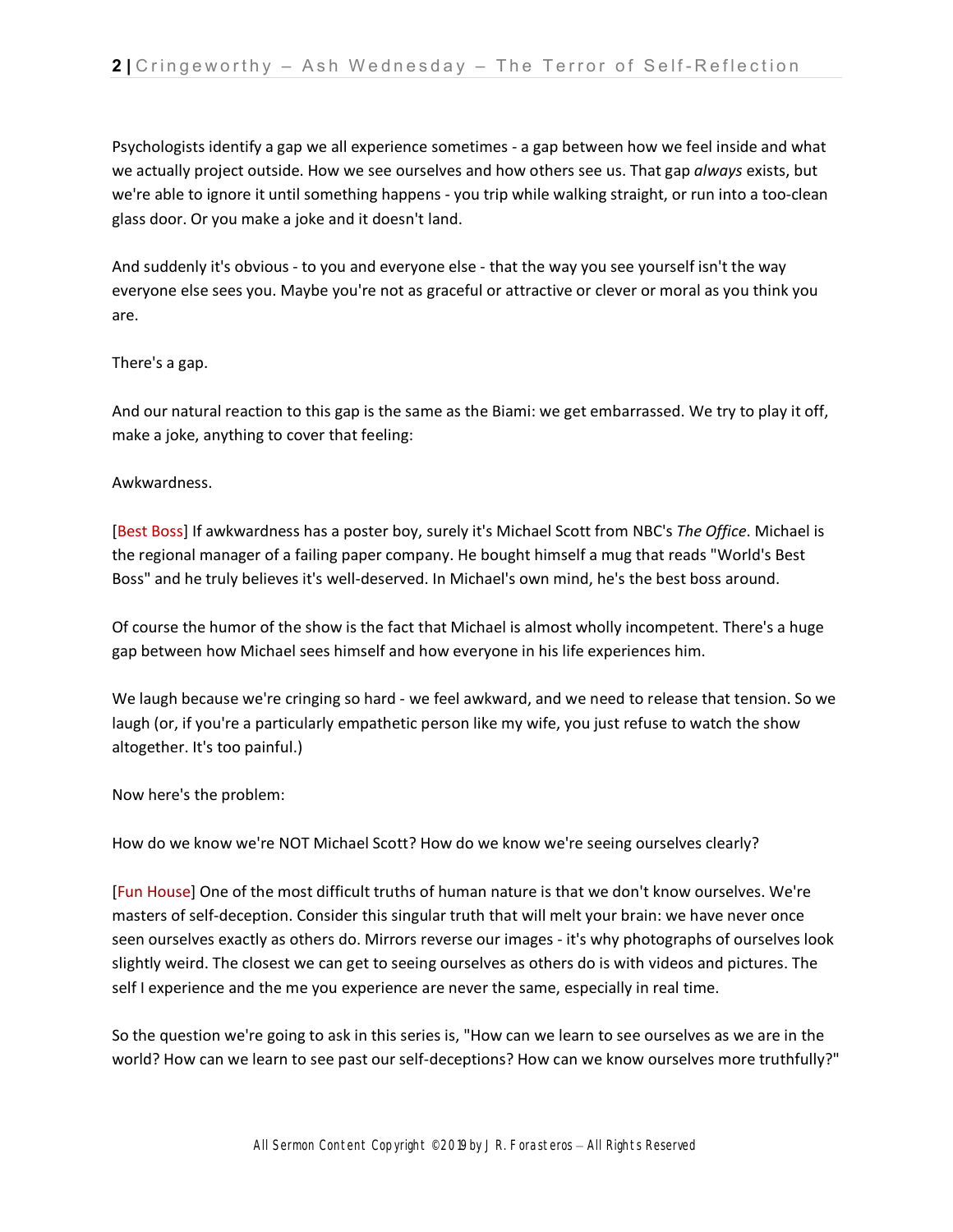Here's the good news: God sees us as we truly are. God knows us completely, and if we are willing to stay in the awkward, God will show us who we really are.

### **Teaching Two**

Ash Wednesday is the beginning of Lent, the season of the Church year we set aside to search ourselves for sin, to confess our sin and ask God for help.

Lately, I've been haunted by the power of self-deception. Yes, we're all sinners, and we're all pretty good at making a list of the sins we're working on. But what about the ways we're sinful and *unaware of*? I tell myself I have a little bit of a temper, but my friends and family walk on eggshells around me. I think maybe I could work a little bit less, but everyone else can see I'm killing myself. I consider myself a kind person but women in my office feel uncomfortable around me. I'm not a racist, but…

How do we know what it's like to be on the other side of us? Especially in terms of sin, if we can't see ourselves clearly, it's possible, even *likely* that we're living with sin that's become so comfortable for us that it's just our daily reality?

What do we do?

We begin by praying with the Psalmist Brenda read earlier:

Search me, O God, and know my heart; test me and know my anxious thoughts. Point out anything in me that offends you, and lead me along the path of everlasting life. -- Psalm 139:23-24

This is a scary prayer because we're asking God to reveal that Awkwardness Gap. We're literally praying, "God show me the difference between how I see myself and how you see me."

That's why these words come at the end of the Psalm. The whole first part of the psalm is a prayer of thanksgiving, celebrating that God knows us inside and out - that God has known us and loved us since God formed us.

So yes, God sees us for who we really are. Yes, God sees all the sins we know and the sins we don't. But God is ready and willing to heal us if we will turn and ask.

Throughout this series, we're going to look at some of the most awkward encounters in the Bible. These are stories of people who became suddenly aware they weren't as righteous, faithful or godly as they thought. We'll look at how they responded and ask what they might have to say to us, today. How they learned from being forced to stand in the awkwardness gap.

And we'll pray this prayer from Psalm 139 over and over. We'll ask God to make it awkward.